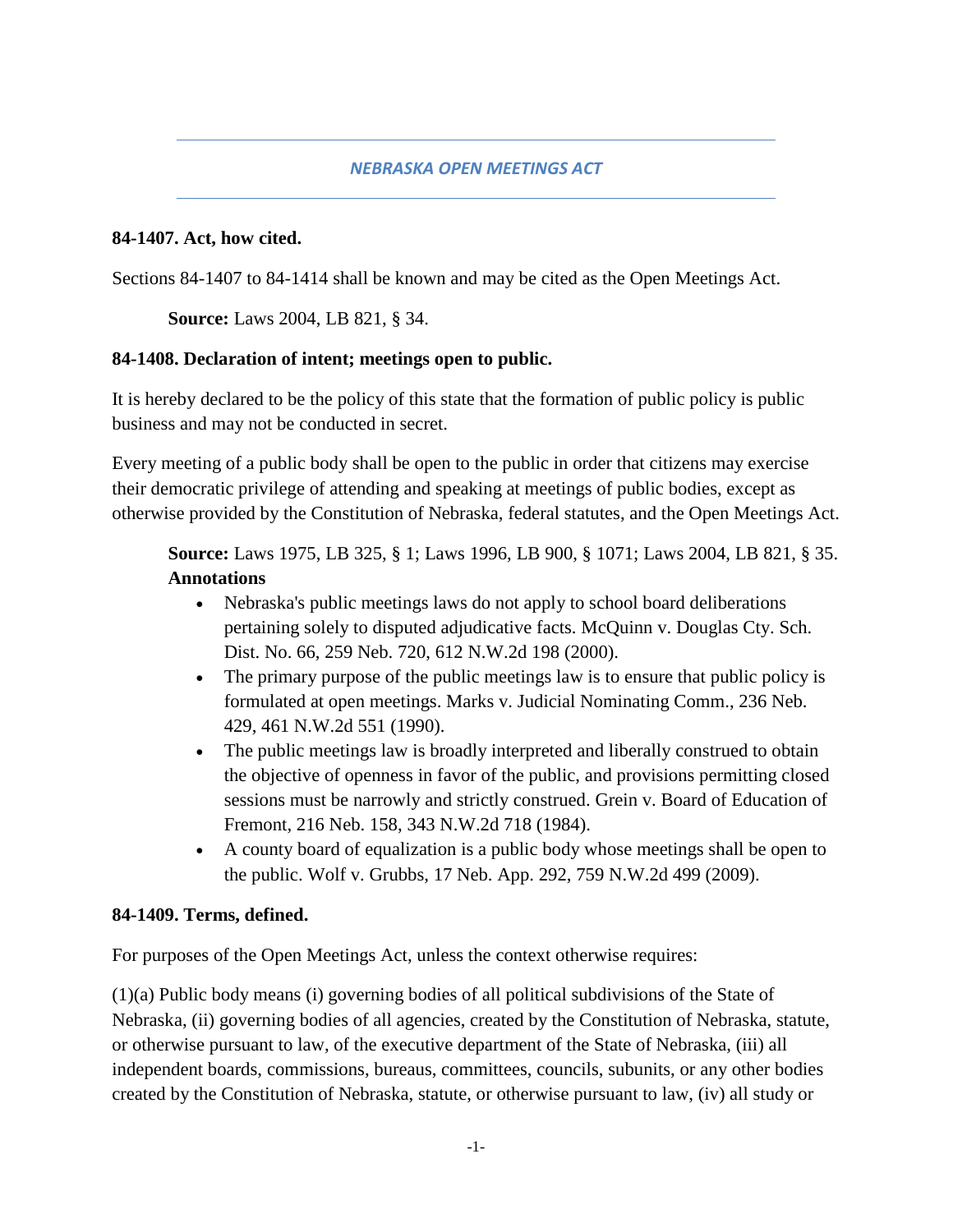advisory committees of the executive department of the State of Nebraska whether having continuing existence or appointed as special committees with limited existence, (v) advisory committees of the bodies referred to in subdivisions (i), (ii), and (iii) of this subdivision, and (vi) instrumentalities exercising essentially public functions; and

(b) Public body does not include (i) subcommittees of such bodies unless a quorum of the public body attends a subcommittee meeting or unless such subcommittees are holding hearings, making policy, or taking formal action on behalf of their parent body, except that all meetings of any subcommittee established under section 81-15,175 are subject to the Open Meetings Act, and (ii) entities conducting judicial proceedings unless a court or other judicial body is exercising rulemaking authority, deliberating, or deciding upon the issuance of administrative orders;

(2) Meeting means all regular, special, or called meetings, formal or informal, of any public body for the purposes of briefing, discussion of public business, formation of tentative policy, or the taking of any action of the public body; and

(3) Videoconferencing means conducting a meeting involving participants at two or more locations through the use of audio-video equipment which allows participants at each location to hear and see each meeting participant at each other location, including public input. Interaction between meeting participants shall be possible at all meeting locations.

**Source:** Laws 1975, LB 325, § 2; Laws 1983, LB 43, § 1; Laws 1989, LB 429, § 42; Laws 1989, LB 311, § 14; Laws 1992, LB 1019, § 124; Laws 1993, LB 635, § 1; Laws 1996, LB 1044, § 978; Laws 1997, LB 798, § 37; Laws 2004, LB 821, § 36; Laws 2007, LB296, § 810; Laws 2011, LB366, § 2.

- A township is a political subdivision, and as such, a township board is subject to the provisions of the public meetings laws. Steenblock v. Elkhorn Township Bd., 245 Neb. 722, 515 N.W.2d 128 (1994).
- A county agricultural society is a public body to which the provisions of the Nebraska public meetings law are applicable. Nixon v. Madison Co. Ag. Soc'y, 217 Neb. 37, 348 N.W.2d 119 (1984).
- Failure by a public governing body, as defined under section 84-1409, R.R.S.1943, to take and record a roll call vote on an action, as required by section 84-1413(2), R.S.Supp.,1980, grants any citizen the right to sue for the purpose of having the action declared void. In this case such failure could not be later corrected by a nunc pro tunc order because there was no showing that a roll call vote on the disputed action was actually taken, and even if it was the record showed it was not recorded until over a year later. Sections 23-1301, R.R.S.1943, and 23-1302, R.R.S.1943, make it the duty of the county clerk to record proceedings of the board of county commissioners. State ex rel. Schuler v. Dunbar, 208 Neb. 69, 302 N.W.2d 674 (1981).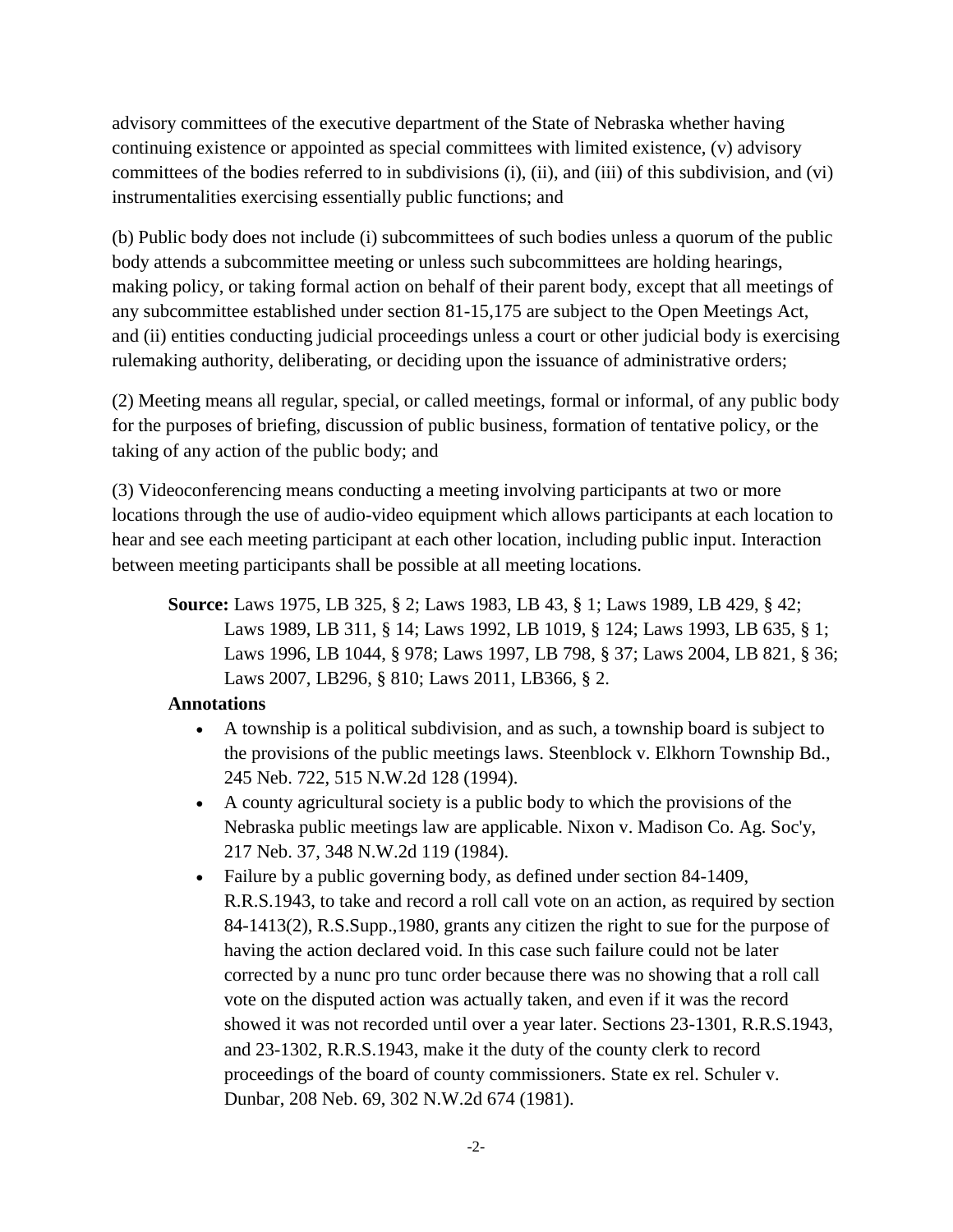- As an administrative agency of the county, a county board of equalization is a public body. Wolf v. Grubbs, 17 Neb. App. 292, 759 N.W.2d 499 (2009).
- The electors of a township at their annual meeting are a public body under the Open Meetings Act. State ex rel. Newman v. Columbus Township Bd., 15 Neb. App. 656, 735 N.W.2d 399 (2007).
- The meeting at issue in this case was a "meeting" within the parameters of subsection (2) of this section because it involved the discussion of public business, the formation of tentative policy, or the taking of any action of the public power district. Hansmeyer v. Nebraska Pub. Power Dist., 6 Neb. App. 889, 578 N.W.2d 476 (1998).
- Informational sessions in which the governmental body hears reports are briefings. Johnson v. Nebraska Environmental Control Council, 2 Neb. App. 263, 509 N.W.2d 21 (1993).

# **84-1410. Closed session; when; purpose; reasons listed; procedure; right to challenge; prohibited acts; chance meetings, conventions, or workshops.**

(1) Any public body may hold a closed session by the affirmative vote of a majority of its voting members if a closed session is clearly necessary for the protection of the public interest or for the prevention of needless injury to the reputation of an individual and if such individual has not requested a public meeting. The subject matter and the reason necessitating the closed session shall be identified in the motion to close. Closed sessions may be held for, but shall not be limited to, such reasons as:

(a) Strategy sessions with respect to collective bargaining, real estate purchases, pending litigation, or litigation which is imminent as evidenced by communication of a claim or threat of litigation to or by the public body;

(b) Discussion regarding deployment of security personnel or devices;

(c) Investigative proceedings regarding allegations of criminal misconduct;

(d) Evaluation of the job performance of a person when necessary to prevent needless injury to the reputation of a person and if such person has not requested a public meeting;

(e) For the Community Trust created under section 81-1801.02, discussion regarding the amounts to be paid to individuals who have suffered from a tragedy of violence or natural disaster; or

(f) For public hospitals, governing board peer review activities, professional review activities, review and discussion of medical staff investigations or disciplinary actions, and any strategy session concerning transactional negotiations with any referral source that is required by federal law to be conducted at arms length.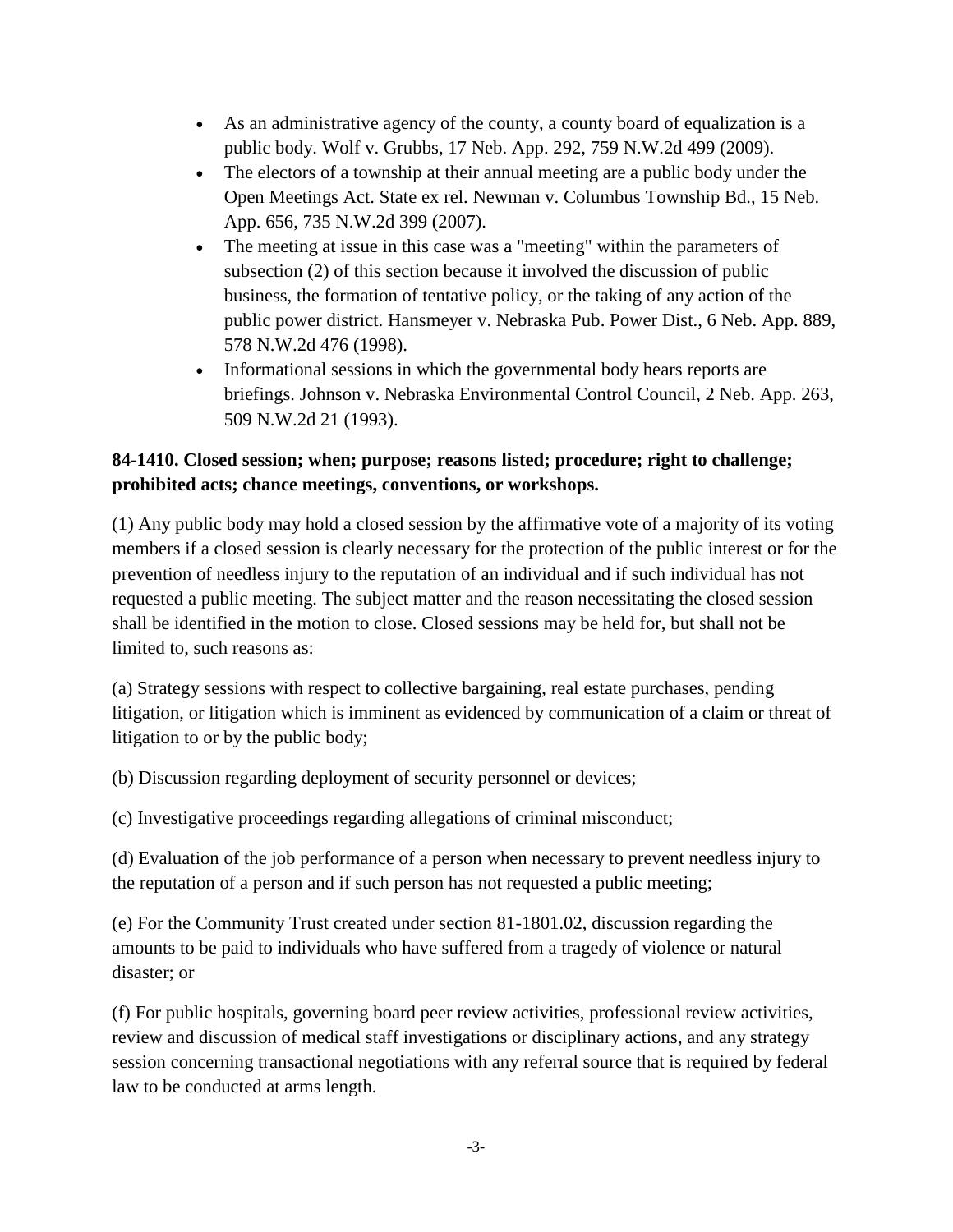Nothing in this section shall permit a closed meeting for discussion of the appointment or election of a new member to any public body.

(2) The vote to hold a closed session shall be taken in open session. The entire motion, the vote of each member on the question of holding a closed session, and the time when the closed session commenced and concluded shall be recorded in the minutes. If the motion to close passes, then the presiding officer immediately prior to the closed session shall restate on the record the limitation of the subject matter of the closed session. The public body holding such a closed session shall restrict its consideration of matters during the closed portions to only those purposes set forth in the motion to close as the reason for the closed session. The meeting shall be reconvened in open session before any formal action may be taken. For purposes of this section, formal action shall mean a collective decision or a collective commitment or promise to make a decision on any question, motion, proposal, resolution, order, or ordinance or formation of a position or policy but shall not include negotiating guidance given by members of the public body to legal counsel or other negotiators in closed sessions authorized under subdivision (1)(a) of this section.

(3) Any member of any public body shall have the right to challenge the continuation of a closed session if the member determines that the session has exceeded the reason stated in the original motion to hold a closed session or if the member contends that the closed session is neither clearly necessary for (a) the protection of the public interest or (b) the prevention of needless injury to the reputation of an individual. Such challenge shall be overruled only by a majority vote of the members of the public body. Such challenge and its disposition shall be recorded in the minutes.

(4) Nothing in this section shall be construed to require that any meeting be closed to the public. No person or public body shall fail to invite a portion of its members to a meeting, and no public body shall designate itself a subcommittee of the whole body for the purpose of circumventing the Open Meetings Act. No closed session, informal meeting, chance meeting, social gathering, email, fax, or other electronic communication shall be used for the purpose of circumventing the requirements of the act.

(5) The act does not apply to chance meetings or to attendance at or travel to conventions or workshops of members of a public body at which there is no meeting of the body then intentionally convened, if there is no vote or other action taken regarding any matter over which the public body has supervision, control, jurisdiction, or advisory power.

**Source:** Laws 1975, LB 325, § 3; Laws 1983, LB 43, § 2; Laws 1985, LB 117, § 1; Laws 1992, LB 1019, § 125; Laws 1994, LB 621, § 1; Laws 1996, LB 900, § 1072; Laws 2004, LB 821, § 37; Laws 2004, LB 1179, § 1; Laws 2006, LB 898, § 1; Laws 2011, LB390, § 29; Laws 2012, LB995, § 17.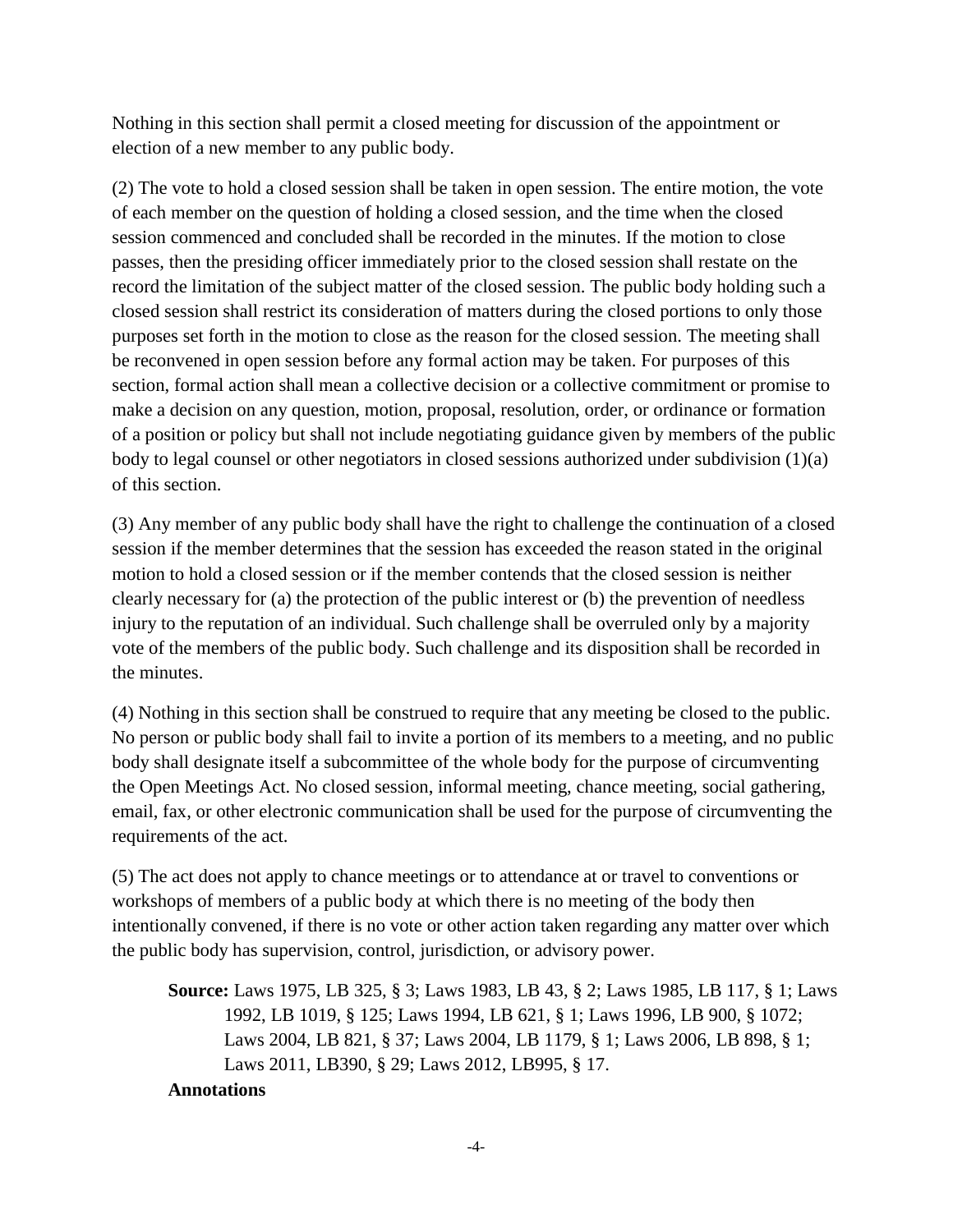- There is no absolute discovery privilege for communications that occur during a closed session. State ex rel. Upper Republican NRD v. District Judges, 273 Neb. 148, 728 N.W.2d 275 (2007).
- If a person present at a meeting observes a public meetings law violation in the form of an improper closed session and fails to object, that person waives his or her right to object at a later date. Wasikowski v. Nebraska Quality Jobs Bd., 264 Neb. 403, 648 N.W.2d 756 (2002).
- The public interest mentioned in this section is that shared by citizens in general and by the community at large concerning pecuniary or legal rights and liabilities. Grein v. Board of Education, 216 Neb. 158, 343 N.W.2d 718 (1984).
- Hearing in closed executive session was contrary to this section since there was no showing of necessity or reason under subdivision (1)(a), (b), or (c), but did not result in reversal of board decision. Simonds v. Board of Examiners, 213 Neb. 259, 329 N.W.2d 92 (1983).
- Negotiations for the purchase of land need not be conducted at an open meeting but the deliberations of a city council as to whether an offer to purchase real estate should be made should take place in an open meeting. Pokorny v. City of Schuyler, 202 Neb. 334, 275 N.W.2d 281 (1979).
- Public meeting law was not violated where the Board of Regents of the University of Nebraska voted to hold a closed session to consider the university president's resignation, and also discussed the appointment of an interim president during such session. Meyer v. Board of Regents, 1 Neb. App. 893, 510 N.W.2d 450 (1993).

# **84-1411. Meetings of public body; notice; contents; when available; right to modify; duties concerning notice; videoconferencing or telephone conferencing authorized; emergency meeting without notice; appearance before public body.**

(1) Each public body shall give reasonable advance publicized notice of the time and place of each meeting by a method designated by each public body and recorded in its minutes. Such notice shall be transmitted to all members of the public body and to the public. Such notice shall contain an agenda of subjects known at the time of the publicized notice or a statement that the agenda, which shall be kept continually current, shall be readily available for public inspection at the principal office of the public body during normal business hours. Agenda items shall be sufficiently descriptive to give the public reasonable notice of the matters to be considered at the meeting. Except for items of an emergency nature, the agenda shall not be altered later than (a) twenty-four hours before the scheduled commencement of the meeting or (b) forty-eight hours before the scheduled commencement of a meeting of a city council or village board scheduled outside the corporate limits of the municipality. The public body shall have the right to modify the agenda to include items of an emergency nature only at such public meeting.

(2) A meeting of a state agency, state board, state commission, state council, or state committee, of an advisory committee of any such state entity, of an organization created under the Interlocal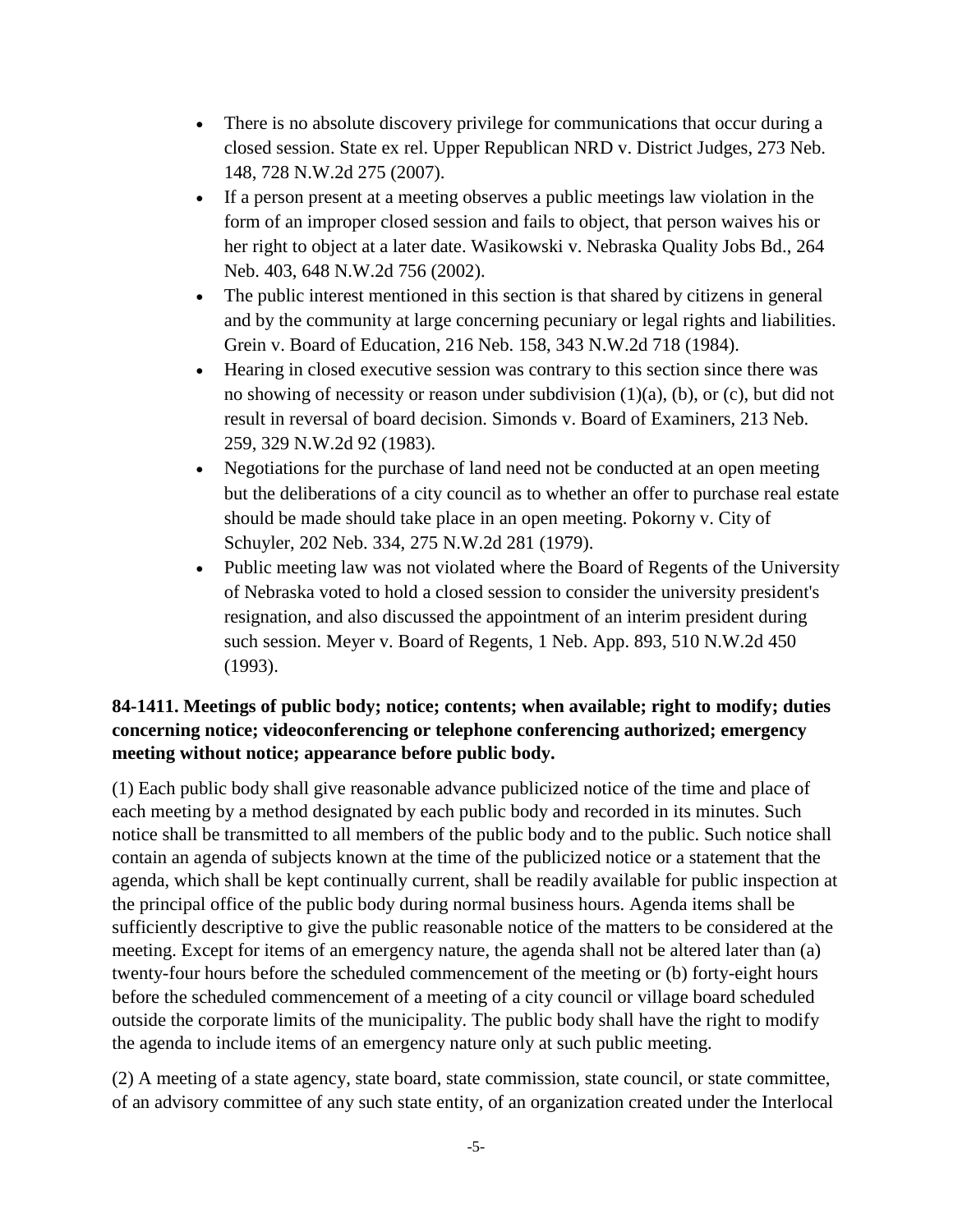Cooperation Act, the Joint Public Agency Act, or the Municipal Cooperative Financing Act, of the governing body of a public power district having a chartered territory of more than one county in this state, of the governing body of a public power and irrigation district having a chartered territory of more than one county in this state, of a board of an educational service unit, of the Educational Service Unit Coordinating Council, of the governing body of a risk management pool or its advisory committees organized in accordance with the Intergovernmental Risk Management Act, or of a community college board of governors may be held by means of videoconferencing or, in the case of the Judicial Resources Commission in those cases specified in section 24-1204, by telephone conference, if:

(a) Reasonable advance publicized notice is given;

(b) Reasonable arrangements are made to accommodate the public's right to attend, hear, and speak at the meeting, including seating, recordation by audio or visual recording devices, and a reasonable opportunity for input such as public comment or questions to at least the same extent as would be provided if videoconferencing or telephone conferencing was not used;

(c) At least one copy of all documents being considered is available to the public at each site of the videoconference or telephone conference;

(d) At least one member of the state entity, advisory committee, board, council, or governing body is present at each site of the videoconference or telephone conference, except that a member of an organization created under the Interlocal Cooperation Act that sells electricity or natural gas at wholesale on a multistate basis, an organization created under the Municipal Cooperative Financing Act, or a governing body of a risk management pool or an advisory committee of such organization or pool may designate a nonvoting designee, who shall not be included as part of the quorum, to be present at any site; and

(e)(i) Except as provided in subdivision (2)(e)(ii) of this section, no more than one-half of the state entity's, advisory committee's, board's, council's, or governing body's meetings in a calendar year are held by videoconference or telephone conference; or

(ii) In the case of an organization created under the Interlocal Cooperation Act that sells electricity or natural gas at wholesale on a multistate basis or an organization created under the Municipal Cooperative Financing Act, such organization holds at least one meeting each calendar year that is not by videoconferencing or telephone conferencing.

Videoconferencing, telephone conferencing, or conferencing by other electronic communication shall not be used to circumvent any of the public government purposes established in the Open Meetings Act.

(3) A meeting of a board of an educational service unit, of the Educational Service Unit Coordinating Council, of the governing body of an entity formed under the Interlocal Cooperation Act, the Joint Public Agency Act, or the Municipal Cooperative Financing Act, of the governing body of a risk management pool or its advisory committees organized in accordance with the Intergovernmental Risk Management Act, of a community college board of governors, of the governing body of a public power district, of the governing body of a public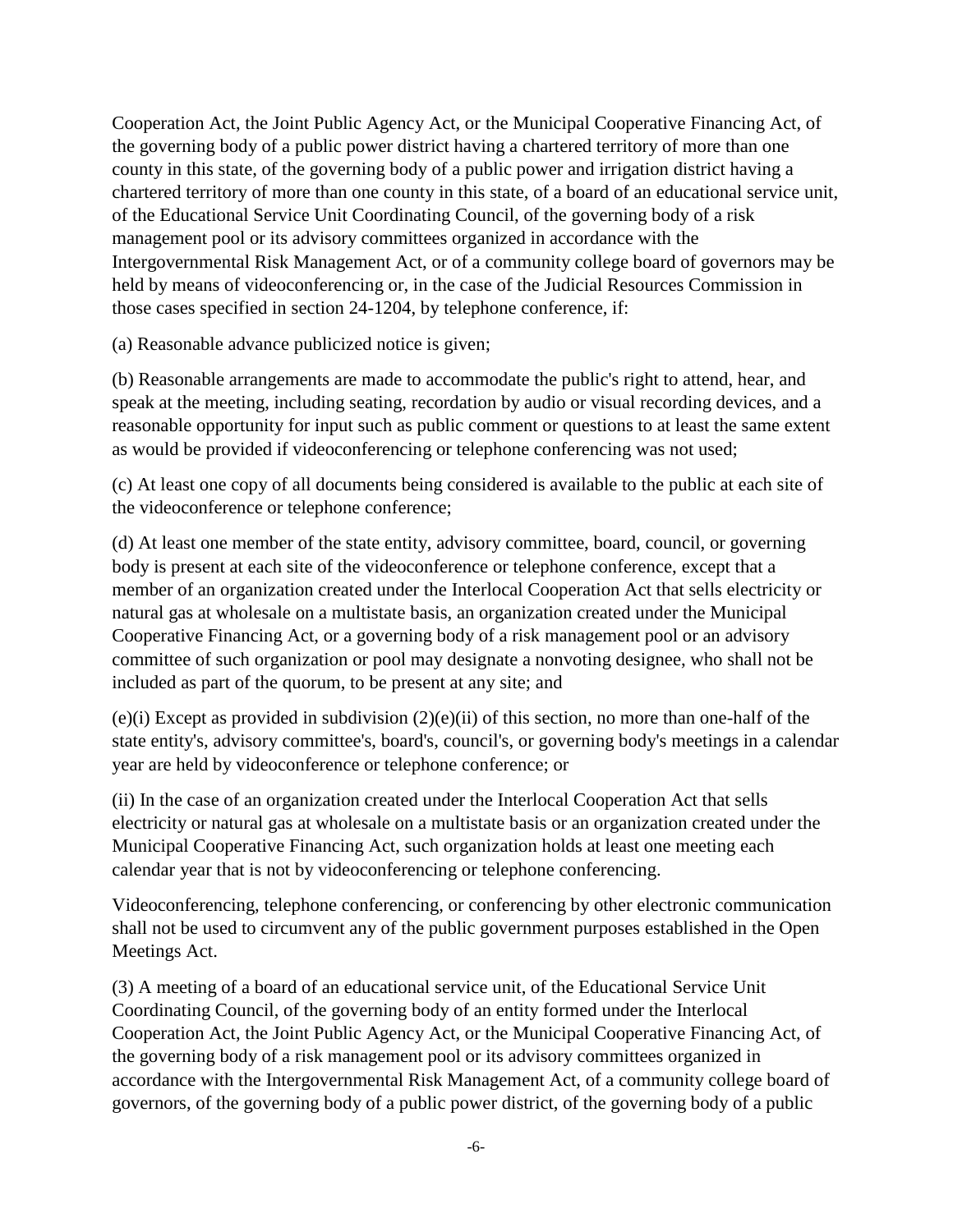power and irrigation district, or of the Nebraska Brand Committee may be held by telephone conference call if:

(a) The territory represented by the educational service unit, member educational service units, community college board of governors, public power district, public power and irrigation district, Nebraska Brand Committee, or member public agencies of the entity or pool covers more than one county;

(b) Reasonable advance publicized notice is given which identifies each telephone conference location at which there will be present: (i) A member of the educational service unit board, council, community college board of governors, governing body of a public power district, governing body of a public power and irrigation district, Nebraska Brand Committee, or entity's or pool's governing body; or (ii) A nonvoting designee designated under subdivision (3)(f) of this section;

(c) All telephone conference meeting sites identified in the notice are located within public buildings used by members of the educational service unit board, council, community college board of governors, governing body of the public power district, governing body of the public power and irrigation district, Nebraska Brand Committee, or entity or pool or at a place which will accommodate the anticipated audience;

(d) Reasonable arrangements are made to accommodate the public's right to attend, hear, and speak at the meeting, including seating, recordation by audio recording devices, and a reasonable opportunity for input such as public comment or questions to at least the same extent as would be provided if a telephone conference call was not used;

(e) At least one copy of all documents being considered is available to the public at each site of the telephone conference call;

(f) At least one member of the educational service unit board, council, community college board of governors, governing body of the public power district, governing body of the public power and irrigation district, Nebraska Brand Committee, or governing body of the entity or pool is present at each site of the telephone conference call identified in the public notice, except that a member of an organization created under the Interlocal Cooperation Act that sells electricity or natural gas at wholesale on a multistate basis, an organization created under the Municipal Cooperative Financing Act, or a governing body of a risk management pool or an advisory committee of such organization or pool may designate a nonvoting designee, who shall not be included as part of the quorum, to be present at any site;

(g) The telephone conference call lasts no more than five hours; and

(h) No more than one-half of the board's, council's, governing body's, committee's, entity's, or pool's meetings in a calendar year are held by telephone conference call, except that:

(i) The governing body of a risk management pool that meets at least quarterly and the advisory committees of the governing body may each hold more than one-half of its meetings by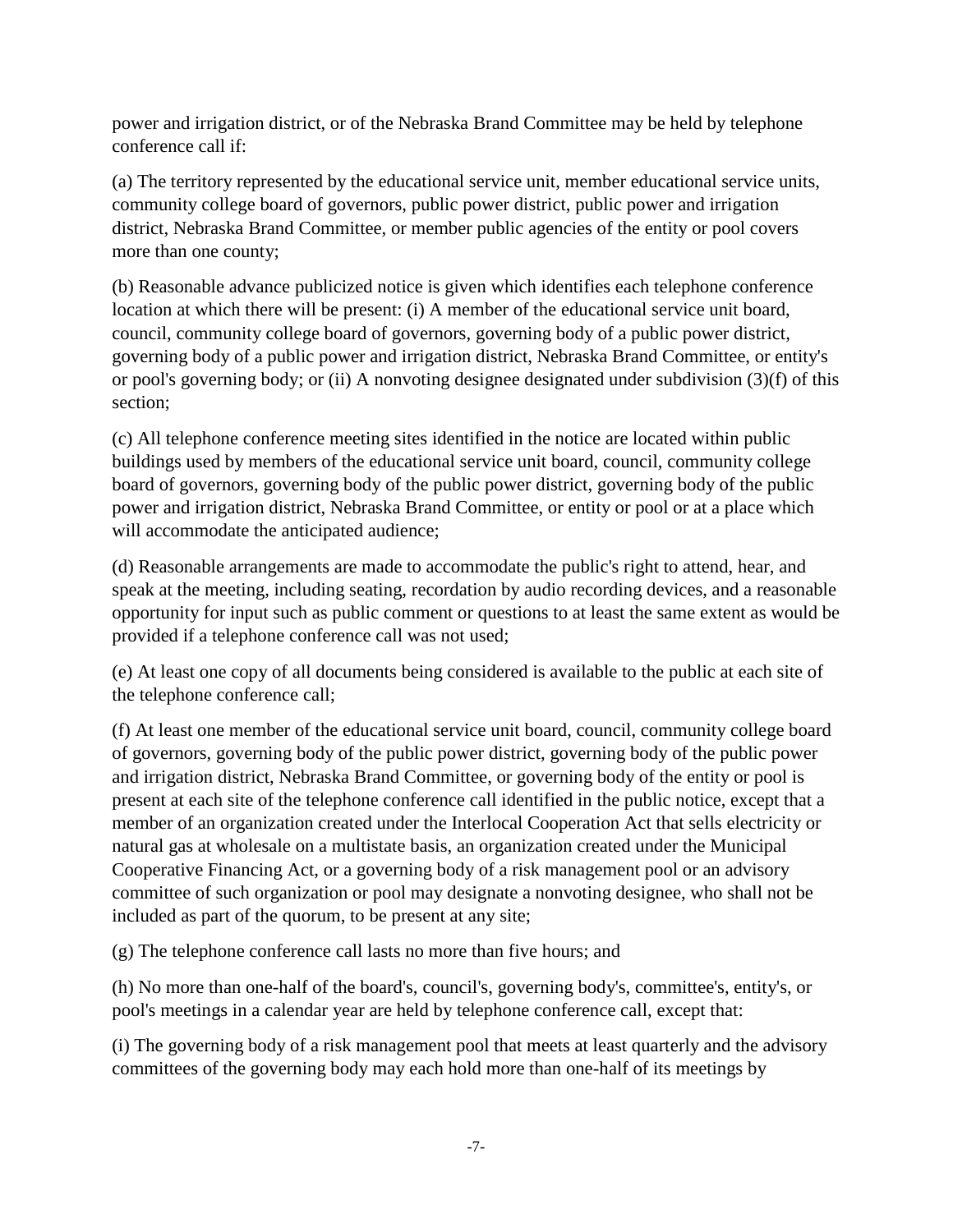telephone conference call if the governing body's quarterly meetings are not held by telephone conference call or videoconferencing; and

(ii) An organization created under the Interlocal Cooperation Act that sells electricity or natural gas at wholesale on a multistate basis or an organization created under the Municipal Cooperative Financing Act may hold more than one-half of its meetings by telephone conference call if the organization holds at least one meeting each calendar year that is not by videoconferencing or telephone conference call.

Nothing in this subsection shall prevent the participation of consultants, members of the press, and other nonmembers of the governing body at sites not identified in the public notice. Telephone conference calls, emails, faxes, or other electronic communication shall not be used to circumvent any of the public government purposes established in the Open Meetings Act.

(4) The secretary or other designee of each public body shall maintain a list of the news media requesting notification of meetings and shall make reasonable efforts to provide advance notification to them of the time and place of each meeting and the subjects to be discussed at that meeting.

(5) When it is necessary to hold an emergency meeting without reasonable advance public notice, the nature of the emergency shall be stated in the minutes and any formal action taken in such meeting shall pertain only to the emergency. Such emergency meetings may be held by means of electronic or telecommunication equipment. The provisions of subsection (4) of this section shall be complied with in conducting emergency meetings. Complete minutes of such emergency meetings specifying the nature of the emergency and any formal action taken at the meeting shall be made available to the public by no later than the end of the next regular business day.

(6) A public body may allow a member of the public or any other witness other than a member of the public body to appear before the public body by means of video or telecommunications equipment.

**Source:**Laws 1975, LB 325, § 4; Laws 1983, LB 43, § 3; Laws 1987, LB 663, § 25; Laws 1993, LB 635, § 2; Laws 1996, LB 469, § 6; Laws 1996, LB 1161, § 1; Laws 1999, LB 47, § 2; Laws 1999, LB 87, § 100; Laws 1999, LB 461, § 1; Laws 2000, LB 968, § 85; Laws 2004, LB 821, § 38; Laws 2004, LB 1179, § 2; Laws 2006, LB 898, § 2; Laws 2007, LB199, § 9; Laws 2009, LB361, § 2; Laws 2012, LB735, § 1; Laws 2013, LB510, § 1; Laws 2017, LB318, § 1; Laws 2019, LB212, § 5. **Effective Date: September 1, 2019**

**Cross References**

- **Intergovernmental Risk Management Act,** see section 44-4301.
- **Interlocal Cooperation Act,** see section 13-801.
- **Joint Public Agency Act,** see section 13-2501.
- **Municipal Cooperative Financing Act,** see section 18-2401.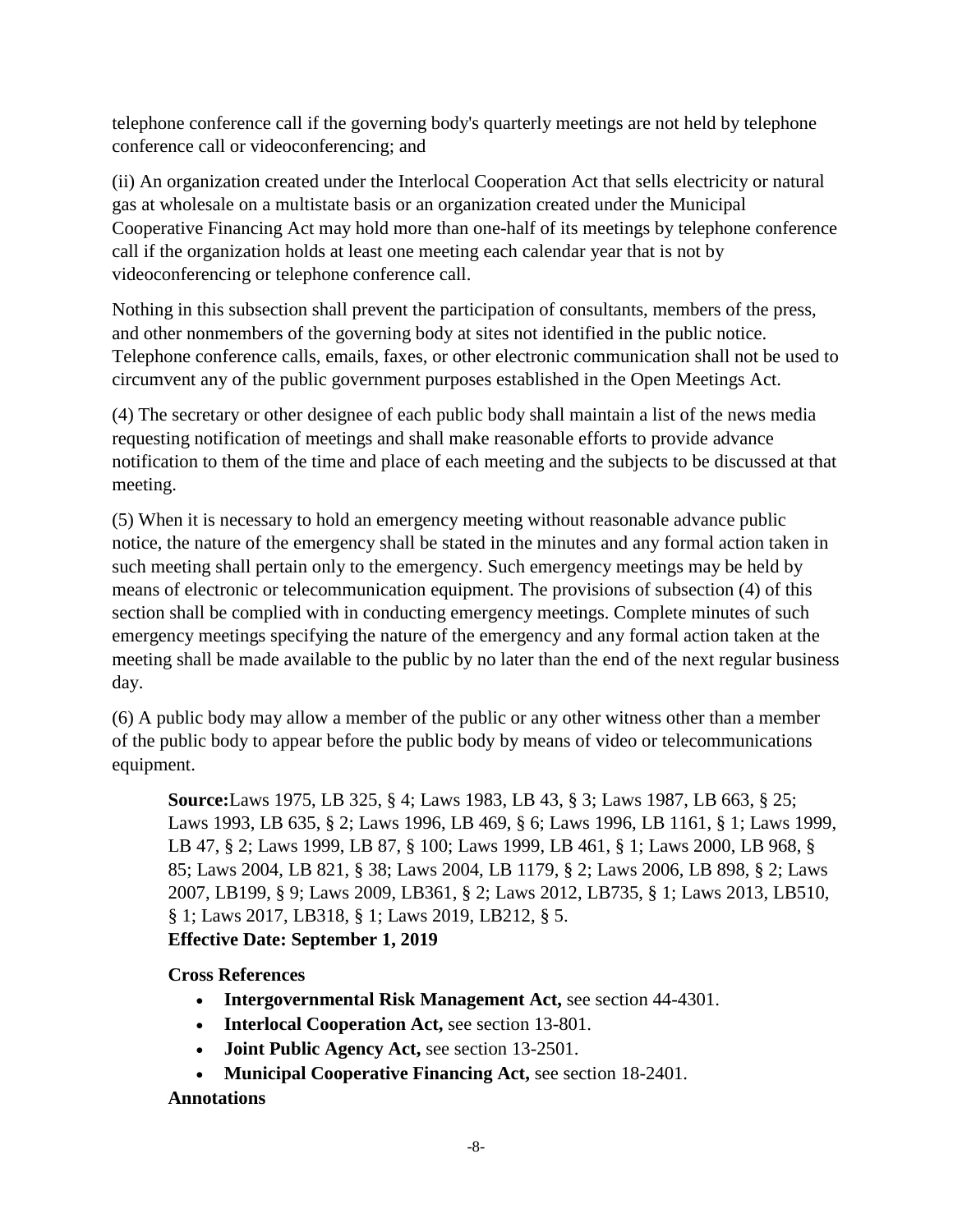- Under subsection (1) of this section, the Legislature has imposed only two conditions on the public body's notification method of a public meeting: (1) It must give reasonable advance publicized notice of the time and place of each meeting and (2) it must be recorded in the public body's minutes. City of Elkhorn v. City of Omaha, 272 Neb. 867, 725 N.W.2d 792 (2007).
- An emergency is "(a)ny event or occasional combination of circumstances which calls for immediate action or remedy; pressing necessity; exigency; a sudden or unexpected happening; an unforeseen occurrence or condition." Steenblock v. Elkhorn Township Bd., 245 Neb. 722, 515 N.W.2d 128 (1994).
- An agenda which gives reasonable notice of the matters to be considered at a meeting of a city council complies with the requirements of this section. Pokorny v. City of Schuyler, 202 Neb. 334, 275 N.W.2d 281 (1979).
- When notice is required, a notice of a special meeting of a city council posted in three public places at 10:00 p.m. on the day preceding the meeting is not reasonable advance publicized notice of a meeting as is required by this section. Pokorny v. City of Schuyler, 202 Neb. 334, 275 N.W.2d 281 (1979).
- Teacher waived right to object to lack of public notice in board of education employment hearing by voluntary participation in the hearing without objection. Alexander v. School Dist. No. 17, 197 Neb. 251, 248 N.W.2d 335 (1976).
- A county board of commissioners and a county board of equalization are not required to give separate notices when the notice states only the time and place that the boards meet and directs a citizen to where the agendas for each board can be found. Wolf v. Grubbs, 17 Neb. App. 292, 759 N.W.2d 499 (2009).
- A county board of equalization is a public body which is required to give advanced publicized notice of its meetings. Wolf v. Grubbs, 17 Neb. App. 292, 759 N.W.2d 499 (2009).
- Notice of recessed and reconvened meetings must be given in the same fashion as the original meeting. Wolf v. Grubbs, 17 Neb. App. 292, 759 N.W.2d 499 (2009).
- True notice of a meeting is not given by burying such in the minutes of a prior board proceeding. Wolf v. Grubbs, 17 Neb. App. 292, 759 N.W.2d 499 (2009).
- An agenda notice which merely stated "work order reports" was an inadequate notice under this section because it did not give interested persons knowledge that plans for a 345 kv transmission line through the district was going to be discussed and voted upon at the meeting. Inadequate agenda notice under this section meant there was a substantial violation of the public meeting laws; however, later actions by the board of directors cured the defects in notice, and such actions were in substantial compliance with the statute. Hansmeyer v. Nebraska Pub. Power Dist., 6 Neb. App. 889, 578 N.W.2d 476 (1998).

## **84-1412. Meetings of public body; rights of public; public body; powers and duties.**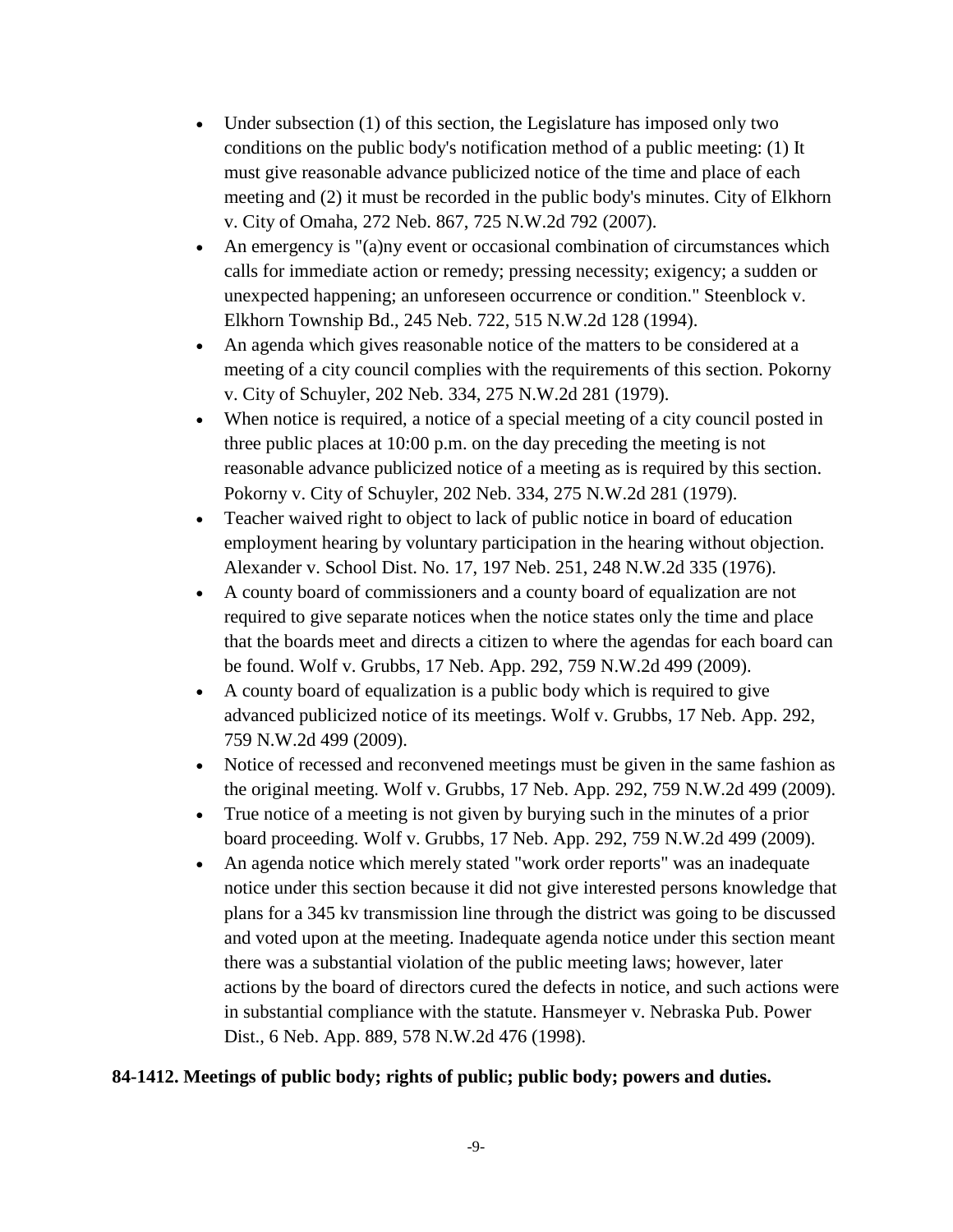(1) Subject to the Open Meetings Act, the public has the right to attend and the right to speak at meetings of public bodies, and all or any part of a meeting of a public body, except for closed sessions called pursuant to section 84-1410, may be videotaped, televised, photographed, broadcast, or recorded by any person in attendance by means of a tape recorder, camera, video equipment, or any other means of pictorial or sonic reproduction or in writing.

(2) It shall not be a violation of subsection (1) of this section for any public body to make and enforce reasonable rules and regulations regarding the conduct of persons attending, speaking at, videotaping, televising, photographing, broadcasting, or recording its meetings. A body may not be required to allow citizens to speak at each meeting, but it may not forbid public participation at all meetings.

(3) No public body shall require members of the public to identify themselves as a condition for admission to the meeting nor shall such body require that the name of any member of the public be placed on the agenda prior to such meeting in order to speak about items on the agenda. The body may require any member of the public desiring to address the body to identify himself or herself.

(4) No public body shall, for the purpose of circumventing the Open Meetings Act, hold a meeting in a place known by the body to be too small to accommodate the anticipated audience.

(5) No public body shall be deemed in violation of this section if it holds its meeting in its traditional meeting place which is located in this state.

(6) No public body shall be deemed in violation of this section if it holds a meeting outside of this state if, but only if:

(a) A member entity of the public body is located outside of this state and the meeting is in that member's jurisdiction;

(b) All out-of-state locations identified in the notice are located within public buildings used by members of the entity or at a place which will accommodate the anticipated audience;

(c) Reasonable arrangements are made to accommodate the public's right to attend, hear, and speak at the meeting, including making a telephone conference call available at an instate location to members, the public, or the press, if requested twenty-four hours in advance;

(d) No more than twenty-five percent of the public body's meetings in a calendar year are held out-of-state;

(e) Out-of-state meetings are not used to circumvent any of the public government purposes established in the Open Meetings Act;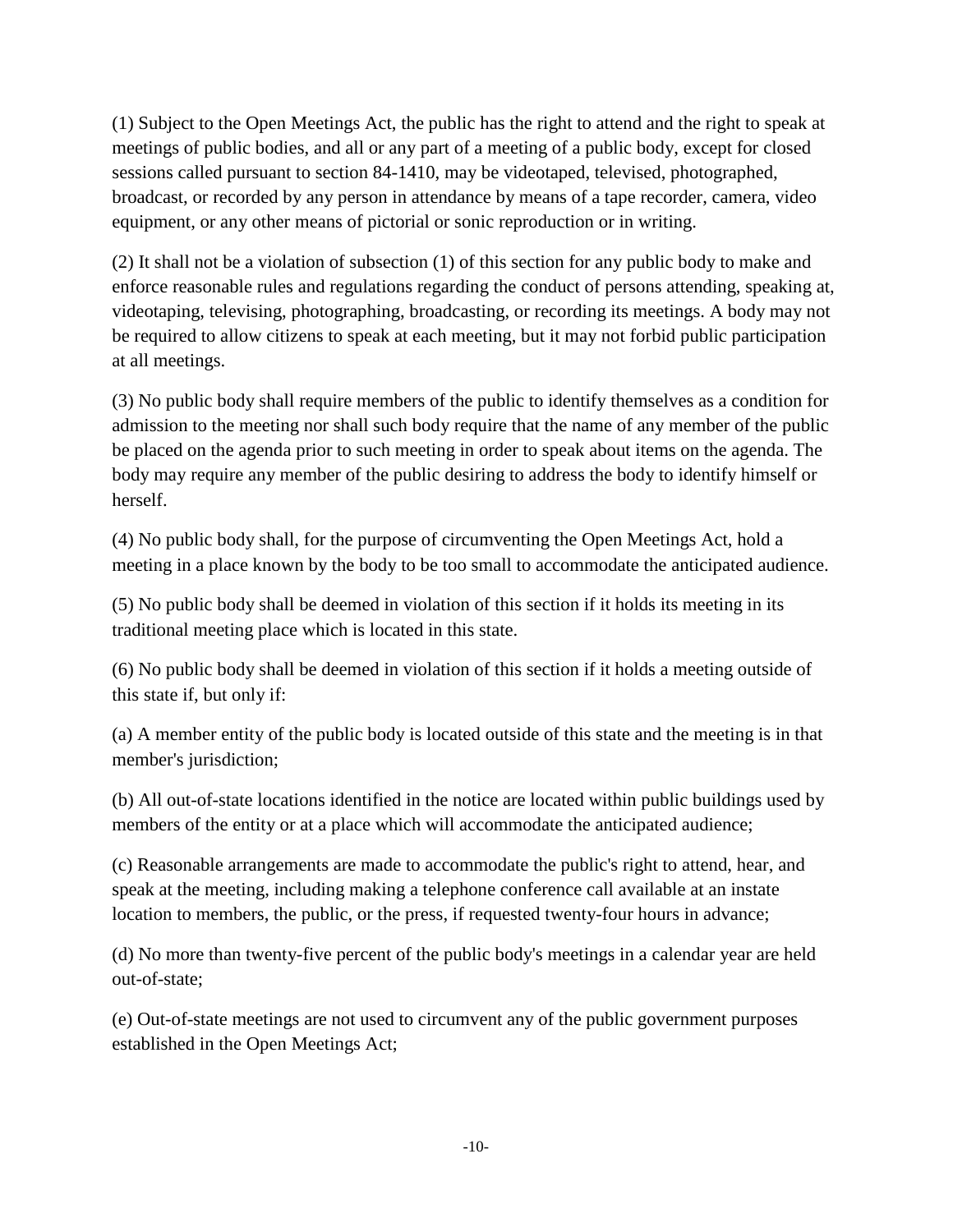(f) Reasonable arrangements are made to provide viewing at other instate locations for a videoconference meeting if requested fourteen days in advance and if economically and reasonably available in the area; and

(g) The public body publishes notice of the out-of-state meeting at least twenty-one days before the date of the meeting in a legal newspaper of statewide circulation.

(7) The public body shall, upon request, make a reasonable effort to accommodate the public's right to hear the discussion and testimony presented at the meeting.

(8) Public bodies shall make available at the meeting or the instate location for a telephone conference call or videoconference, for examination and copying by members of the public, at least one copy of all reproducible written material to be discussed at an open meeting. Public bodies shall make available at least one current copy of the Open Meetings Act posted in the meeting room at a location accessible to members of the public. At the beginning of the meeting, the public shall be informed about the location of the posted information.

**Source:** Laws 1975, LB 325, § 5; Laws 1983, LB 43, § 4; Laws 1985, LB 117, § 2; Laws 1987, LB 324, § 5; Laws 1996, LB 900, § 1073; Laws 2001, LB 250, § 2; Laws 2004, LB 821, § 39; Laws 2006, LB 898, § 3; Laws 2008, LB962, § 1.

## **Annotations**

 To preserve an objection that a public body failed to make documents available at a public meeting as required by subsection (8) of this section, a person who attends a public meeting must not only object to the violation, but must make that objection to the public body or to a member of the public body. Stoetzel  $&$  Sons v. City of Hastings, 265 Neb. 637, 658 N.W.2d 636 (2003).

# **84-1413. Meetings; minutes; roll call vote; secret ballot; when.**

(1) Each public body shall keep minutes of all meetings showing the time, place, members present and absent, and the substance of all matters discussed.

(2) Any action taken on any question or motion duly moved and seconded shall be by roll call vote of the public body in open session, and the record shall state how each member voted or if the member was absent or not voting. The requirements of a roll call or viva voce vote shall be satisfied by a public body which utilizes an electronic voting device which allows the yeas and nays of each member of such public body to be readily seen by the public.

(3) The vote to elect leadership within a public body may be taken by secret ballot, but the total number of votes for each candidate shall be recorded in the minutes.

(4) The minutes of all meetings and evidence and documentation received or disclosed in open session shall be public records and open to public inspection during normal business hours.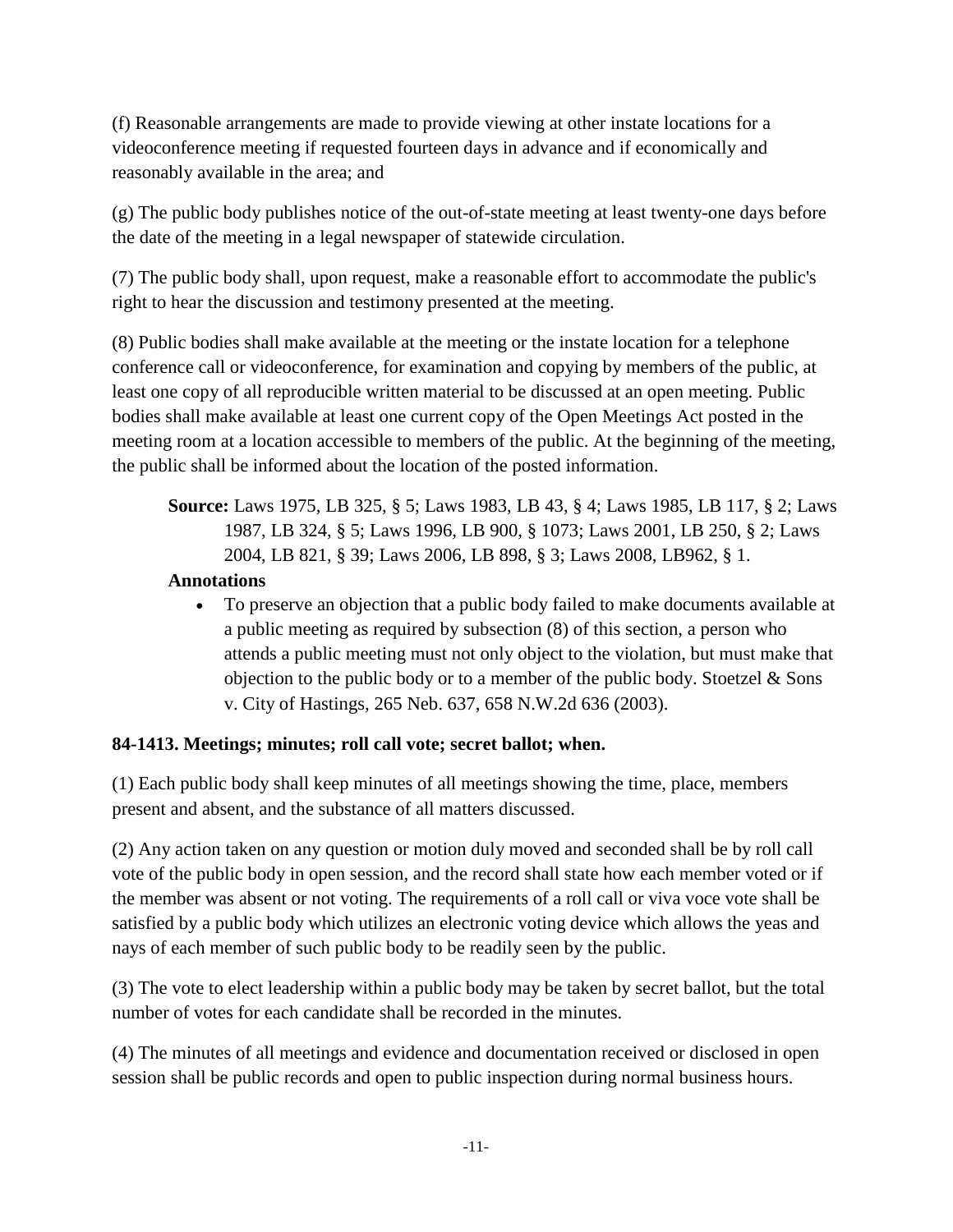(5) Minutes shall be written, except as provided in subsection (6) of this section, and available for inspection within ten working days or prior to the next convened meeting, whichever occurs earlier, except that cities of the second class and villages may have an additional ten working days if the employee responsible for writing the minutes is absent due to a serious illness or emergency.

(6) Minutes of the meetings of the board of a school district or educational service unit may be kept as an electronic record.

**Source:** Laws 1975, LB 325, § 6; Laws 1978, LB 609, § 3; Laws 1979, LB 86, § 9; Laws 1987, LB 663, § 26; Laws 2005, LB 501, § 1; Laws 2009, LB361, § 3; Laws 2015, LB365, § 2; Laws 2016, LB876, § 1.

- If a person present at a meeting observes and fails to object to an alleged public meetings laws violation in the form of a failure to conduct rollcall votes before taking actions on questions or motions pending, that person waives his or her right to object at a later date. Hauser v. Nebraska Police Stds. Adv. Council, 264 Neb. 944, 653 N.W.2d 240 (2002).
- Subsection (2) of this section does not require the record to state that the vote was by roll call, but requires only that the record show if and how each member voted. Neither does the statute set a time limit for recording the results of a vote, after which no corrections of the record can be made. If no intervening rights of third persons have arisen, a board of county commissioners has power to correct the record of the proceedings had at a previous meeting so as to make them speak the truth, particularly where the correction supplies some omitted fact or action and is done not to contradict or change the original record but to have the record show that a certain action was taken or thing done, which the original record fails to show. State ex rel. Schuler v. Dunbar, 214 Neb. 85, 333 N.W.2d 652 (1983).
- Failure by a public governing body, as defined under section 84-1409, R.R.S.1943, to take and record a roll call vote on an action, as required by section 84-1413(2), R.S.Supp.,1980, grants any citizen the right to sue for the purpose of having the action declared void. In this case such failure could not be later corrected by a nunc pro tunc order because there was no showing that a roll call vote on the disputed action was actually taken, and even if it was the record showed it was not recorded until over a year later. Sections 23-1301, R.R.S.1943, and 23-1302, R.R.S.1943, make it the duty of the county clerk to record proceedings of the board of county commissioners. State ex rel. Schuler v. Dunbar, 208 Neb. 69, 302 N.W.2d 674 (1981).
- There is no requirement that a public body make a record of where notice was published or posted. Wolf v. Grubbs, 17 Neb. App. 292, 759 N.W.2d 499 (2009).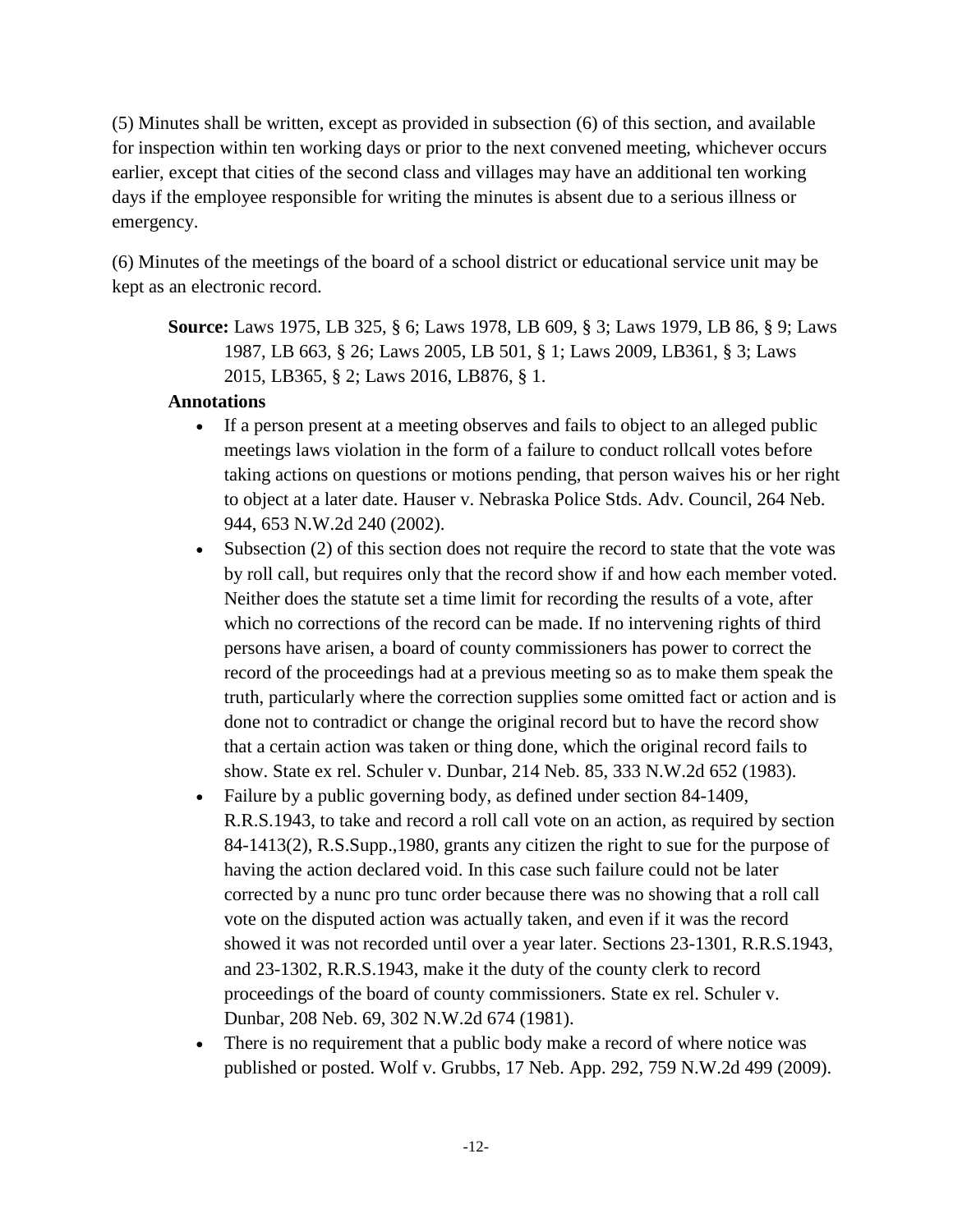# **84-1414. Unlawful action by public body; declared void or voidable by district court; when; duty to enforce open meeting laws; citizen's suit; procedure; violations; penalties.**

(1) Any motion, resolution, rule, regulation, ordinance, or formal action of a public body made or taken in violation of the Open Meetings Act shall be declared void by the district court if the suit is commenced within one hundred twenty days of the meeting of the public body at which the alleged violation occurred. Any motion, resolution, rule, regulation, ordinance, or formal action of a public body made or taken in substantial violation of the Open Meetings Act shall be voidable by the district court if the suit is commenced more than one hundred twenty days after but within one year of the meeting of the public body in which the alleged violation occurred. A suit to void any final action shall be commenced within one year of the action.

(2) The Attorney General and the county attorney of the county in which the public body ordinarily meets shall enforce the Open Meetings Act.

(3) Any citizen of this state may commence a suit in the district court of the county in which the public body ordinarily meets or in which the plaintiff resides for the purpose of requiring compliance with or preventing violations of the Open Meetings Act, for the purpose of declaring an action of a public body void, or for the purpose of determining the applicability of the act to discussions or decisions of the public body. It shall not be a defense that the citizen attended the meeting and failed to object at such time. The court may order payment of reasonable attorney's fees and court costs to a successful plaintiff in a suit brought under this section.

(4) Any member of a public body who knowingly violates or conspires to violate or who attends or remains at a meeting knowing that the public body is in violation of any provision of the Open Meetings Act shall be guilty of a Class IV misdemeanor for a first offense and a Class III misdemeanor for a second or subsequent offense.

**Source:** Laws 1975, LB 325, § 9; Laws 1977, LB 39, § 318; Laws 1983, LB 43, § 5; Laws 1992, LB 1019, § 126; Laws 1994, LB 621, § 2; Laws 1996, LB 900, § 1074; Laws 2004, LB 821, § 40; Laws 2006, LB 898, § 4.

- The Legislature has granted standing to a broad scope of its citizens for the very limited purpose of challenging meetings allegedly in violation of the Open Meetings Act, so that they may help police the public policy embodied by the act. Schauer v. Grooms, 280 Neb. 426, 786 N.W.2d 909 (2010).
- Any citizen of the state may commence an action to declare a public body's action void. City of Elkhorn v. City of Omaha, 272 Neb. 867, 725 N.W.2d 792 (2007).
- The reading of ordinances constitutes a formal action under subsection (1) of this section. City of Elkhorn v. City of Omaha, 272 Neb. 867, 725 N.W.2d 792 (2007).